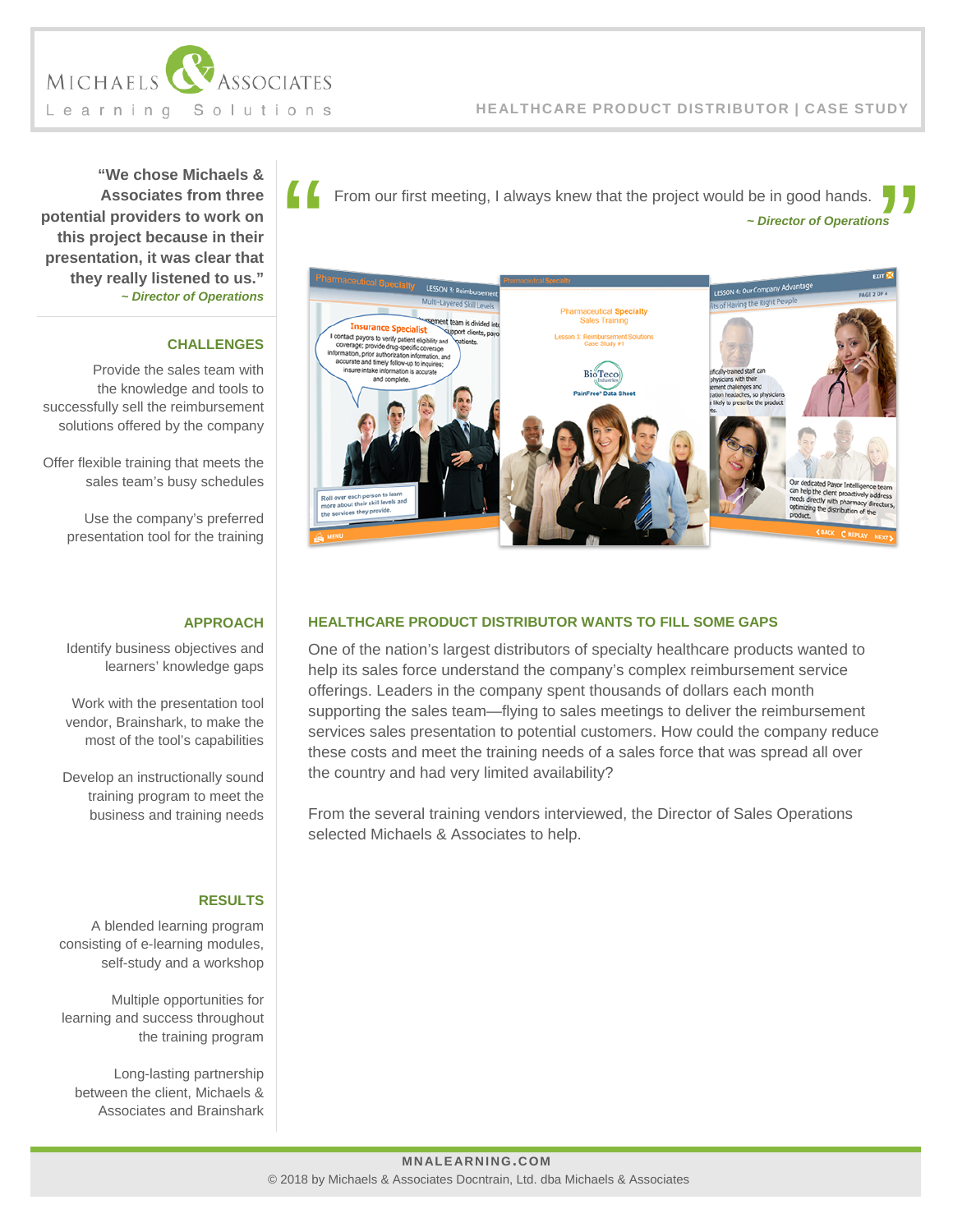

## **HEALTHCARE PRODUCT DISTRIBUTOR | CASE STUDY**

**"We continue to enjoy the work that your team accomplished last year for us. Thank you."** *~ Division Vice President*





## **BUSINESS OBJECTIVES HELP DETERMINE TRAINING OBJECTIVES**

When Michaels & Associates met with the client, the business objectives were clearly defined:

- Provide the sales force with the knowledge and resources to increase the sale of customized reimbursement solutions.
- Decrease expenses by enabling the sales force to confidently present these solutions to their customers.
- Minimize selling "down time" by allowing salespeople to complete training in short segments, 24 hours per day, 7 days per week, 365 days per year.

Upon consultation with the Director of Reimbursement Services and Director of Sales Operations, Michaels & Associates learned that the client used online presentation software called Brainshark for some of their training needs. The directors hoped to use this cost-saving tool for the reimbursement services training, but they were unsure if it could support their needs. Michaels & Associates' consultants met with Brainshark on several occasions, researching how to make the most of the tool's capabilities. We were determined to offer an innovative, unique and effective training program within the client's constraints.

In the meantime, Michaels & Associates' consultants worked with the client to identify the sales team's knowledge gaps. We determined that salespeople needed to understand what reimbursement was, how it was addressed with the company's solution set, how to build a customized solution for a customer and how to sell that solution effectively.

By forming a strong partnership with Brainshark and identifying appropriate and focused learning objectives, Michaels & Associates worked within the client's parameters to design and develop an effective training program to meet the business and training needs.